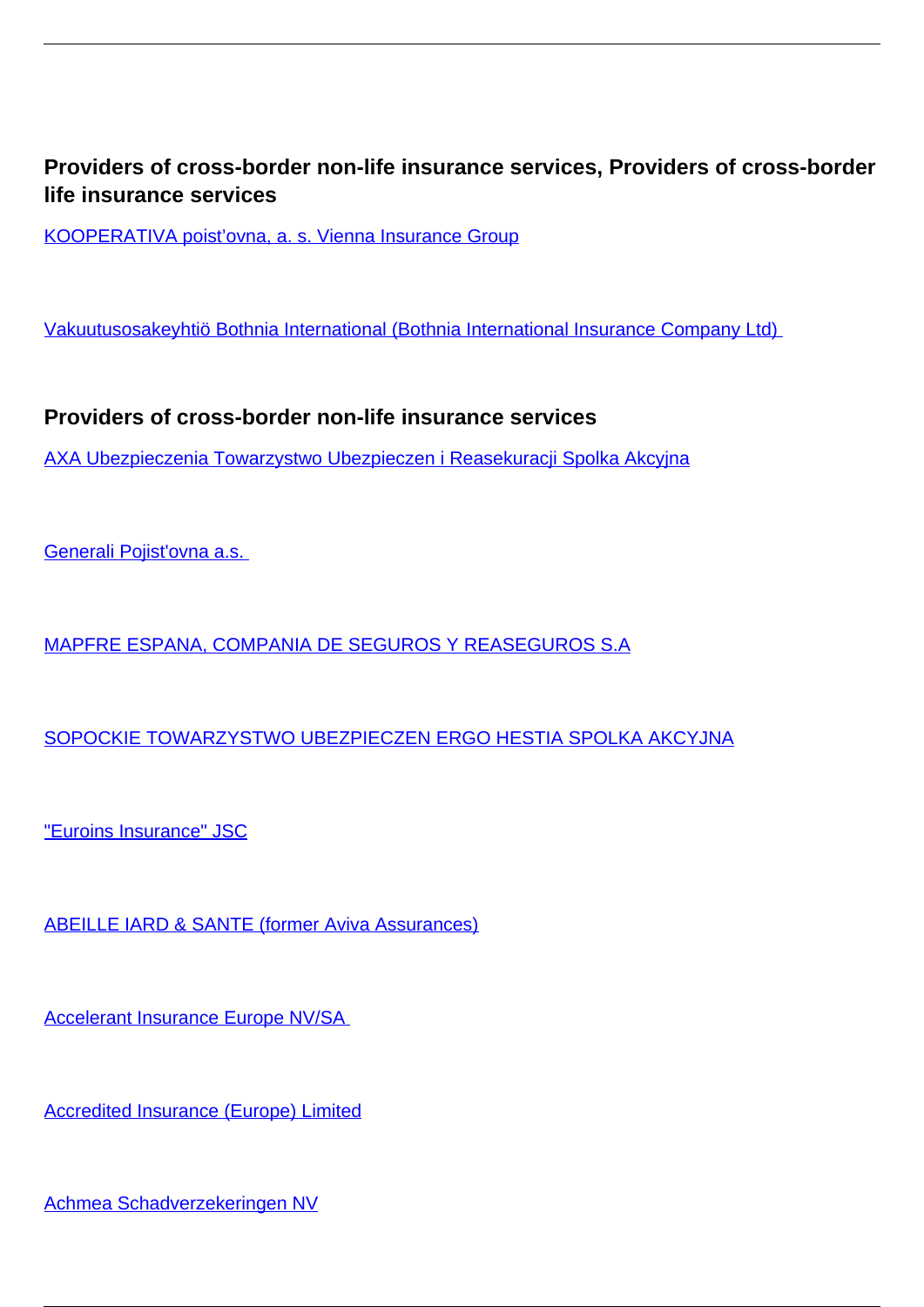[Achmea Zorgverzekeringen N.V.](/en/insurance/insurance-companies/insurance-0/providers-cross-border-non-life-insurance-services/achmea-zorgverzekeringen-nv)

[Acredia Versicherung AG](/en/insurance/insurance-companies/insurance-0/providers-cross-border-non-life-insurance-services/acredia-versicherung-ag)

[ADAC-Rechtschutz Versicherungs-Aktiengesellschaft](/en/insurance/insurance-companies/insurance-0/providers-cross-border-non-life-insurance-services/adac-rechtschutz-versicherungs-aktiengesellschaft) 

[ADAC-Schutzbrief Versicherungs-Aktiengesellschaft](/en/insurance/insurance-companies/insurance-0/providers-cross-border-non-life-insurance-services/adac-schutzbrief-versicherungs-aktiengesellschaft)

[Adriatic-Slovenica zavarovalna družba d.d., Koper](/en/insurance/insurance-companies/insurance-0/providers-cross-border-non-life-insurance-services/adriatic-slovenica-zavarovalna-druzba-dd-koper)

[Advent Insurance PCC Limited](/en/insurance/insurance-companies/insurance-0/providers-cross-border-non-life-insurance-services/advent-insurance-pcc-limited)

[ADVIGON VERSICHERUNG AG](/en/insurance/insurance-companies/insurance-0/providers-cross-border-non-life-insurance-services/advigon-versicherung-ag) 

[Aetna Health Insurance Company of Europe dac](/en/insurance/insurance-companies/insurance-0/providers-cross-border-non-life-insurance-services/aetna-health-insurance-company-europe-dac)

[AIM Altalanos Biztosito Zrt](/en/insurance/insurance-companies/insurance-0/providers-cross-border-non-life-insurance-services/aim-altalanos-biztosito-zrt)

[Aioi Nissay Dowa Insurance Company of Europe Limited](/en/insurance/insurance-companies/insurance-0/providers-cross-border-non-life-insurance-services/aioi-nissay-dowa-insurance-company-europe-limited)

[Akcine draudimo bendrove](/en/insurance/insurance-companies/insurance-0/providers-cross-border-non-life-insurance-services/akcine-draudimo-bendrove) 

[Akzo Nobel Assurantie N. V.](/en/insurance/insurance-companies/insurance-0/providers-cross-border-non-life-insurance-services/akzo-nobel-assurantie-n-v)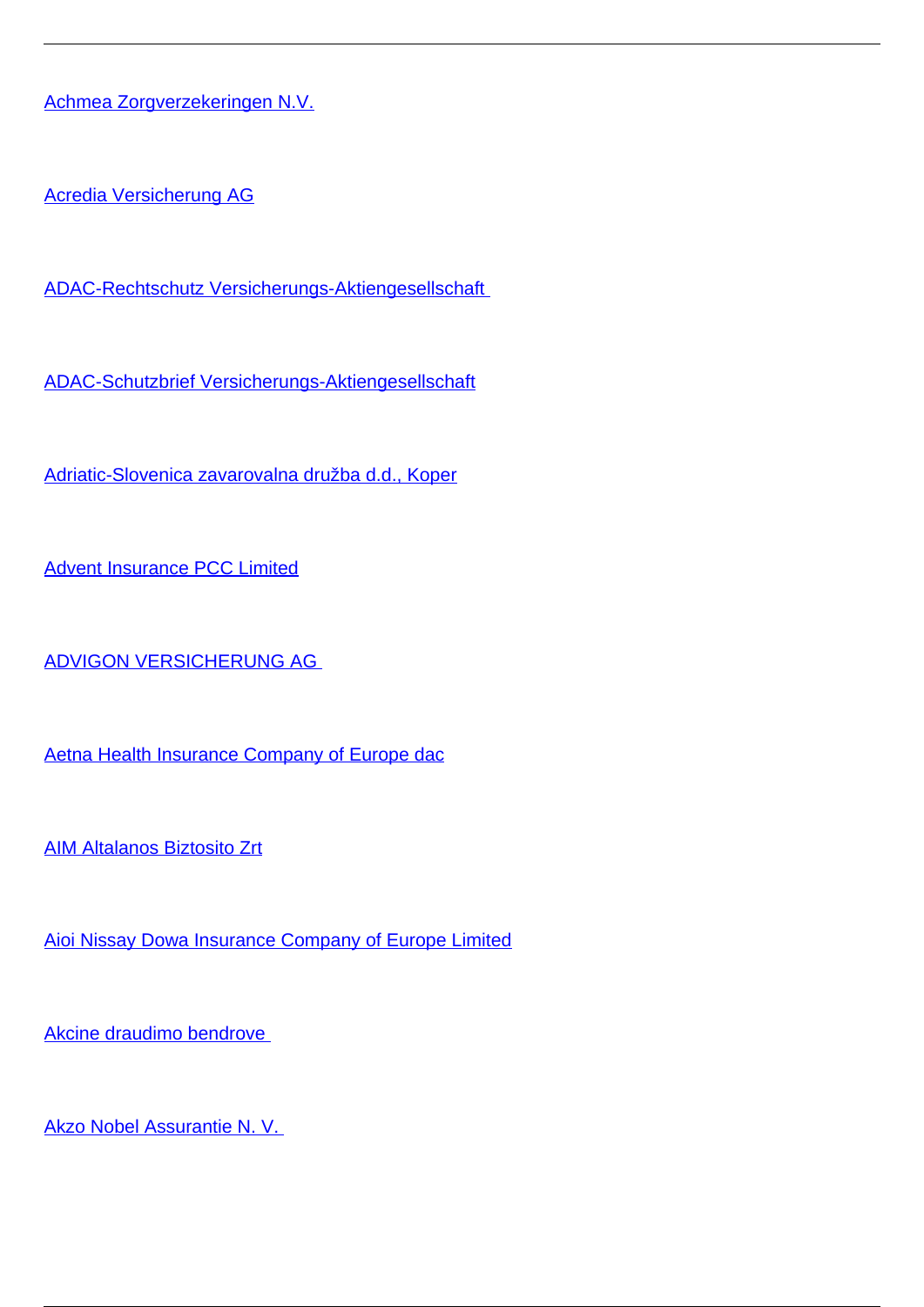[Allianz Benelux SA/NV](/en/insurance/insurance-companies/insurance-0/providers-cross-border-non-life-insurance-services/allianz-benelux-sanv)

[ALLIANZ COMPANIA DE SEGUROS Y REASEGUROS, S.A.](/en/insurance/insurance-companies/insurance-0/providers-cross-border-non-life-insurance-services/allianz-compania-de-seguros-y-reaseguros-sa)

[Allianz Compania de Seguros Y Reaseguros, Sociedad Anonima](/en/insurance/insurance-companies/insurance-0/providers-cross-border-non-life-insurance-services/allianz-compania-de-seguros-y-reaseguros-sociedad-anonima)

[Allianz Elementar Vericherungs-AG](/en/insurance/insurance-companies/insurance-0/providers-cross-border-non-life-insurance-services/allianz-elementar-vericherungs-ag)

[Allianz Global Corporate & Specialty SE \(ka läbi oma filiaalide Itaalias, Belgias, Hollandis,](/en/insurance/insurance-companies/insurance-0/providers-cross-border-non-life-insurance-services/allianz-global-corporate-specialty-se-ka-labi-oma-filiaalide-itaalias-belgias-hollandis-prantsusmaal) [Prantsusmaal ja Hispaanias\)](/en/insurance/insurance-companies/insurance-0/providers-cross-border-non-life-insurance-services/allianz-global-corporate-specialty-se-ka-labi-oma-filiaalide-itaalias-belgias-hollandis-prantsusmaal)

[Allianz Hungaria Biztositó Zartkörüen Müködö Részvénytarsasag](/en/insurance/insurance-companies/insurance-0/providers-cross-border-non-life-insurance-services/allianz-hungaria-biztosito-zartkoruen-mukodo-reszvenytarsasag)

[Allianz IARD](/en/insurance/insurance-companies/insurance-0/providers-cross-border-non-life-insurance-services/allianz-iard)

[Allianz Marine & Aviation France](/en/insurance/insurance-companies/insurance-0/providers-cross-border-non-life-insurance-services/allianz-marine-aviation-france)

[Allianz pojišt'ovna, a.s.](/en/insurance/insurance-companies/insurance-0/providers-cross-border-non-life-insurance-services/allianz-pojistovna)

[Allianz Risk Transfer AG](/en/insurance/insurance-companies/insurance-0/providers-cross-border-non-life-insurance-services/allianz-risk-transfer-ag)

[Allianz Versicherungs-Aktiengesellschaft](/en/insurance/insurance-companies/insurance-0/providers-cross-border-non-life-insurance-services/allianz-versicherungs-aktiengesellschaft)

[Allianz Vie](/en/insurance/insurance-companies/insurance-0/providers-cross-border-non-life-insurance-services/allianz-vie)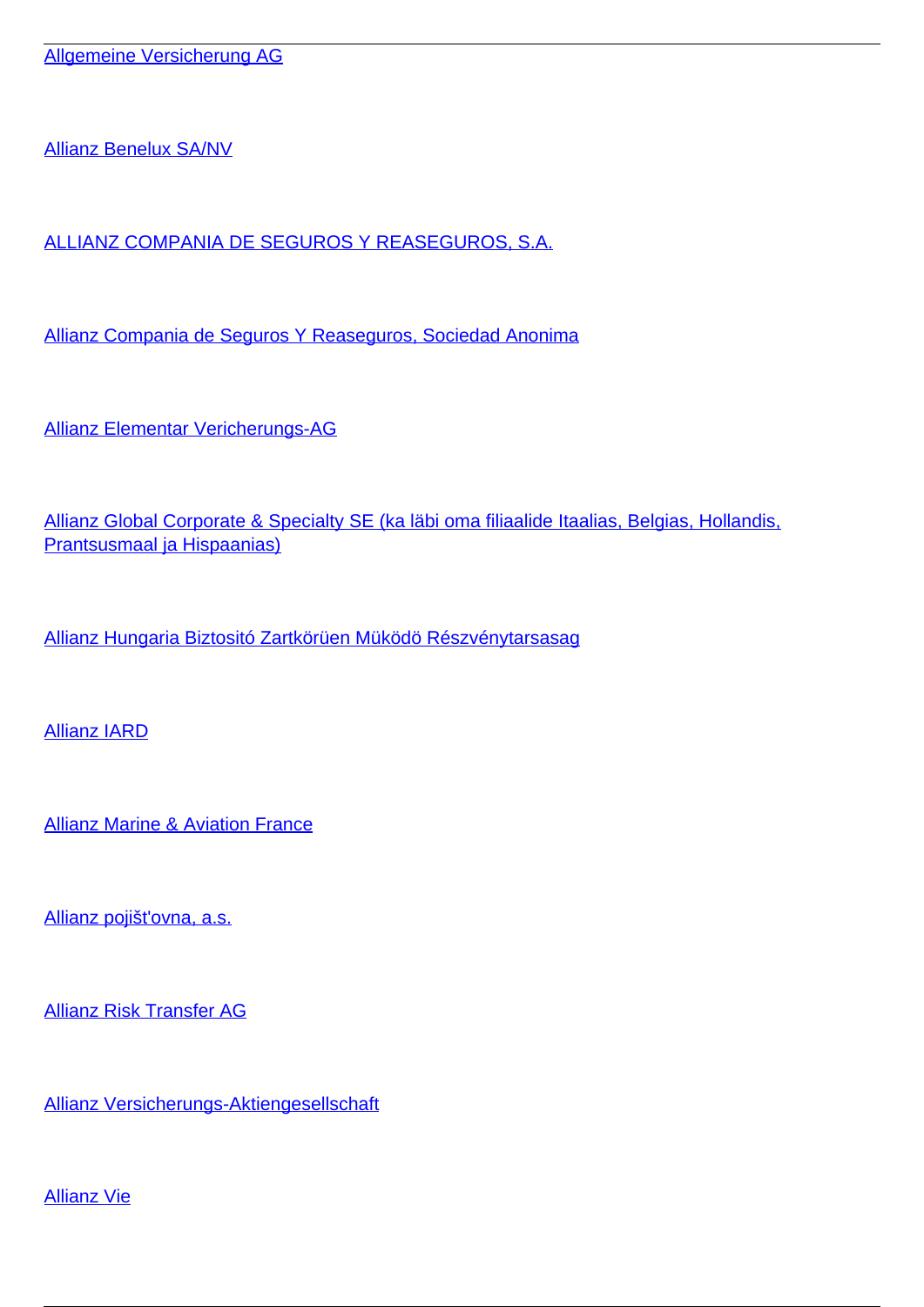[Allianz Worldwide Care Limited](/en/insurance/insurance-companies/insurance-0/providers-cross-border-non-life-insurance-services/allianz-worldwide-care-limited)

[Allied World Assurance Company \(Europe\) dac](/en/insurance/insurance-companies/insurance-0/providers-cross-border-non-life-insurance-services/allied-world-assurance-company-europe-dac)

[Alm. Brand Forsikring A/S](/en/insurance/insurance-companies/insurance-0/providers-cross-border-non-life-insurance-services/alm-brand-forsikring)

[Alreford dac](/en/insurance/insurance-companies/insurance-0/providers-cross-border-non-life-insurance-services/alreford-dac)

[ALTE LEIPZIGER Versicherung Aktiengesellschaft](/en/insurance/insurance-companies/insurance-0/providers-cross-border-non-life-insurance-services/alte-leipziger-versicherung-aktiengesellschaft)

[Amtrust International Underwriters Dac](/en/insurance/insurance-companies/insurance-0/providers-cross-border-non-life-insurance-services/amtrust-international-underwriters-dac)

[Anderzorg N.V.](/en/insurance/insurance-companies/insurance-0/providers-cross-border-non-life-insurance-services/anderzorg-nv)

[Anker Verzekeringen N.V](/en/insurance/insurance-companies/insurance-0/providers-cross-border-non-life-insurance-services/anker-verzekeringen-nv)

[ARGOGLOBAL SE](/en/insurance/insurance-companies/insurance-0/providers-cross-border-non-life-insurance-services/argoglobal-se)

[ARISA ASSURANCES S.A.](/en/insurance/insurance-companies/insurance-0/providers-cross-border-non-life-insurance-services/arisa-assurances-sa) 

[Asito Kapital S.A.](/en/insurance/insurance-companies/insurance-0/providers-cross-border-non-life-insurance-services/asito-kapital-sa)

[ASR Aanvullende Ziektekostenverzekeringen N.V.](/en/insurance/insurance-companies/insurance-0/providers-cross-border-non-life-insurance-services/asr-aanvullende-ziektekostenverzekeringen-nv)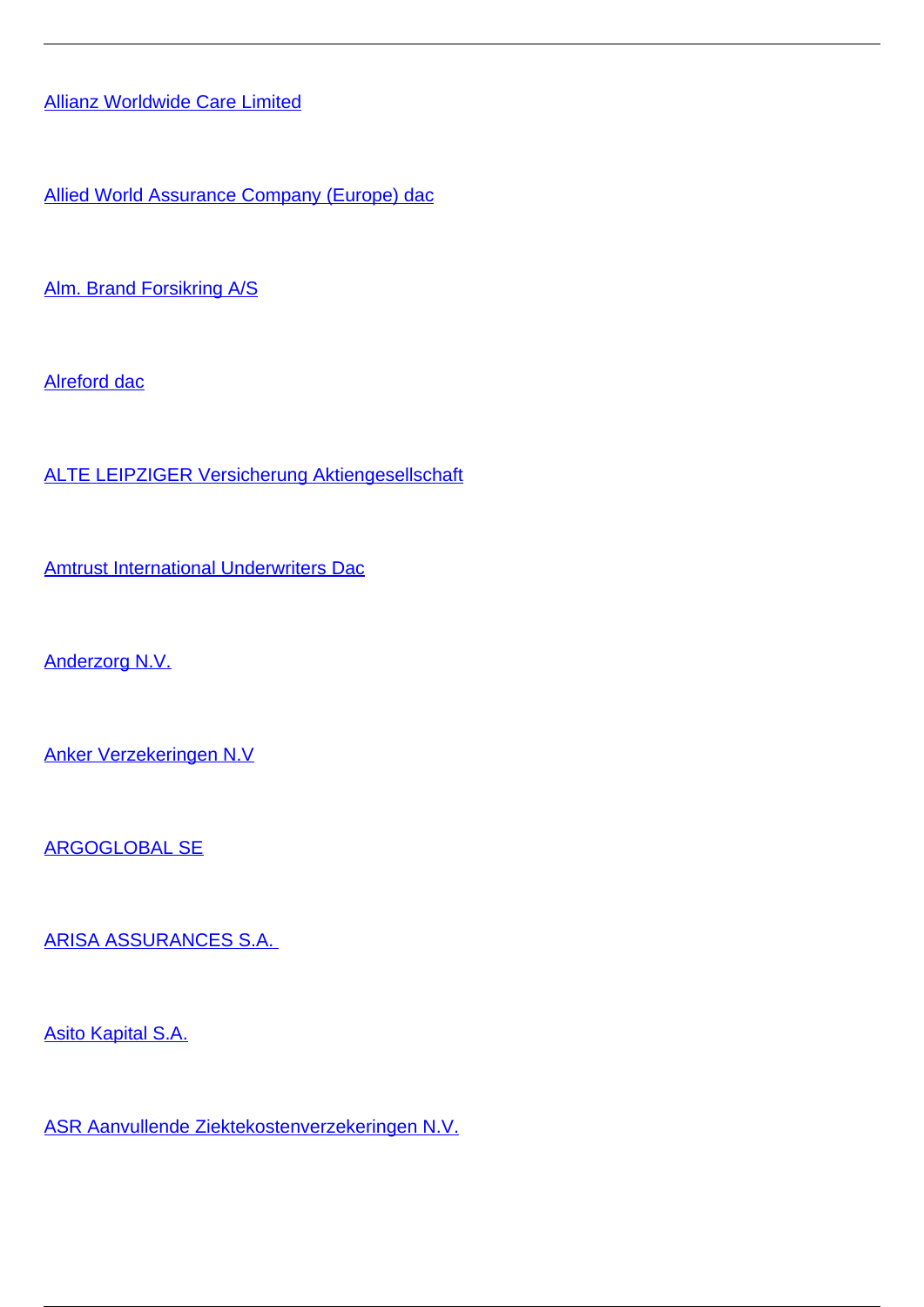[ASR Basis Ziektekostenverzekeringen N.V.](/en/insurance/insurance-companies/insurance-0/providers-cross-border-non-life-insurance-services/asr-basis-ziektekostenverzekeringen-nv) 

[Assicurazioni Generali S.p.A.](/en/insurance/insurance-companies/insurance-0/providers-cross-border-non-life-insurance-services/assicurazioni-generali-spa)

[ASSITALIA - Le Assicurazioni d'Italia s.p.a](/en/insurance/insurance-companies/insurance-0/providers-cross-border-non-life-insurance-services/assitalia-le-assicurazioni-ditalia-spa)

[Assuranceforeningen Gard \(gjensidig\)](/en/insurance/insurance-companies/insurance-0/providers-cross-border-non-life-insurance-services/assuranceforeningen-gard-gjensidig) 

[Assuranceforeningen Skuld - Gjensidig](/en/insurance/insurance-companies/insurance-0/providers-cross-border-non-life-insurance-services/assuranceforeningen-skuld-gjensidig)

[Assurant Europe Insurance N.V.](/en/insurance/insurance-companies/insurance-0/providers-cross-border-non-life-insurance-services/assurant-europe-insurance-nv)

[Återförsäkringsbolaget SKF](/en/insurance/insurance-companies/insurance-0/providers-cross-border-non-life-insurance-services/aterforsakringsbolaget-skf)

[Aterförsäkringsbolaget SKF](/en/insurance/insurance-companies/insurance-0/providers-cross-border-non-life-insurance-services/aterforsakringsbolaget-skf-0)

Atlas Insurance PCC Ltd ("Atlas")

[ATRADIUS CREDITO Y CAUCIÕN S.A DE SEGUROS Y REASEGUROS \(ka läbi filiaalide](/en/insurance/insurance-companies/insurance-0/providers-cross-border-non-life-insurance-services/atradius-credito-y-caucion-sa-de-seguros-y-reaseguros-ka-labi-filiaalide-saksamaa-austria-taani) [Saksamaa, Austria, Taani, Soome, Slovakkia, Prantsusmaa, Kreeka, Ungari, Iirimaa, Itaalia,](/en/insurance/insurance-companies/insurance-0/providers-cross-border-non-life-insurance-services/atradius-credito-y-caucion-sa-de-seguros-y-reaseguros-ka-labi-filiaalide-saksamaa-austria-taani) [Luksemburg, Norra, Holland, Poola, Portugal, Suurbritannia, Tsehhi Vabariik, Rootsi\)](/en/insurance/insurance-companies/insurance-0/providers-cross-border-non-life-insurance-services/atradius-credito-y-caucion-sa-de-seguros-y-reaseguros-ka-labi-filiaalide-saksamaa-austria-taani)

[Avèro Achmea Zorgverzekeringen N.V.](/en/insurance/insurance-companies/insurance-0/providers-cross-border-non-life-insurance-services/avero-achmea-zorgverzekeringen-nv)

[Avero Schadeverzekeringen Benelux N.V.](/en/insurance/insurance-companies/insurance-0/providers-cross-border-non-life-insurance-services/avero-schadeverzekeringen-benelux-nv)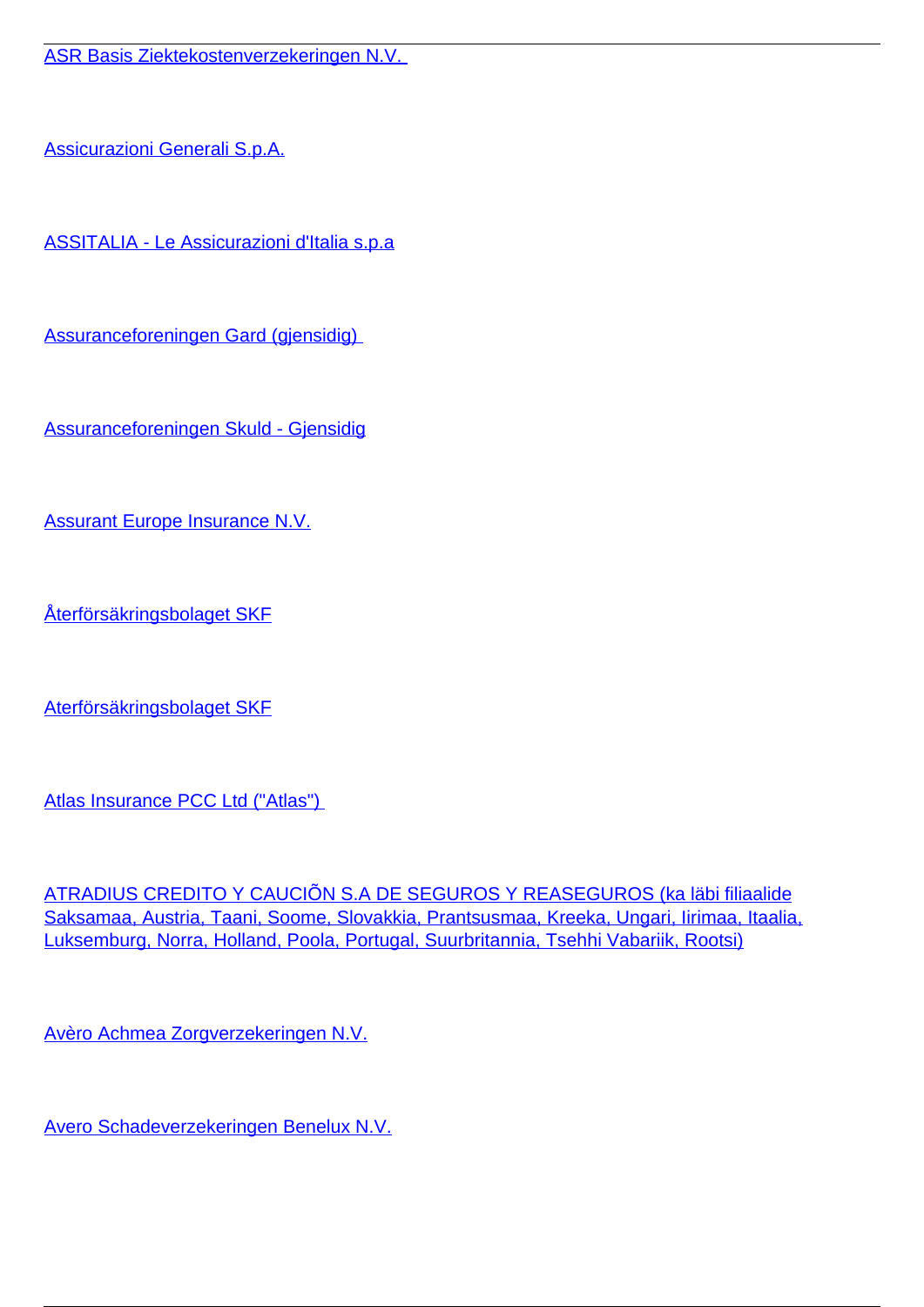[AWP P&C \(ka läbi oma filiaali Hollandis\)](/en/insurance/insurance-companies/insurance-0/providers-cross-border-non-life-insurance-services/awp-pc-ka-labi-oma-filiaali-hollandis)

[AXA ASSICURAZIONI S.p.A.](/en/insurance/insurance-companies/insurance-0/providers-cross-border-non-life-insurance-services/axa-assicurazioni-spa)

[Axa Belgium](/en/insurance/insurance-companies/insurance-0/providers-cross-border-non-life-insurance-services/axa-belgium)

[AXA Biztosito Zrt](/en/insurance/insurance-companies/insurance-0/providers-cross-border-non-life-insurance-services/axa-biztosito-zrt)

[AXA SEGUROS GENERALES, S.A. DE SEGUROS Y REASEGUROS](/en/insurance/insurance-companies/insurance-0/providers-cross-border-non-life-insurance-services/axa-seguros-generales-sa-de-seguros-y-reaseguros)

[AXA Versicherung AG](/en/insurance/insurance-companies/insurance-0/providers-cross-border-non-life-insurance-services/axa-versicherung-ag)

**[Axis Specialty Europe SE](/en/insurance/insurance-companies/insurance-0/providers-cross-border-non-life-insurance-services/axis-specialty-europe-se)** 

[Azivo N.V.](/en/insurance/insurance-companies/insurance-0/providers-cross-border-non-life-insurance-services/azivo-nv)

[Balcia Insurance SE \(former BTA Insurance Company SE\)](/en/insurance/insurance-companies/insurance-0/providers-cross-border-non-life-insurance-services/balcia-insurance-se-former-bta-insurance-company-se)

**[Balta](/en/insurance/insurance-companies/insurance-0/providers-cross-border-non-life-insurance-services/balta)** 

[Baltijas Apdrošin?šanas Nams](/en/insurance/insurance-companies/insurance-0/providers-cross-border-non-life-insurance-services/baltijas-apdrosinasanas-nams)

[Basler Sachversicherungs-AG](/en/insurance/insurance-companies/insurance-0/providers-cross-border-non-life-insurance-services/basler-sachversicherungs-ag)

[Basler Securitas Versicherungs-Aktiengesellschaft](/en/insurance/insurance-companies/insurance-0/providers-cross-border-non-life-insurance-services/basler-securitas-versicherungs-aktiengesellschaft)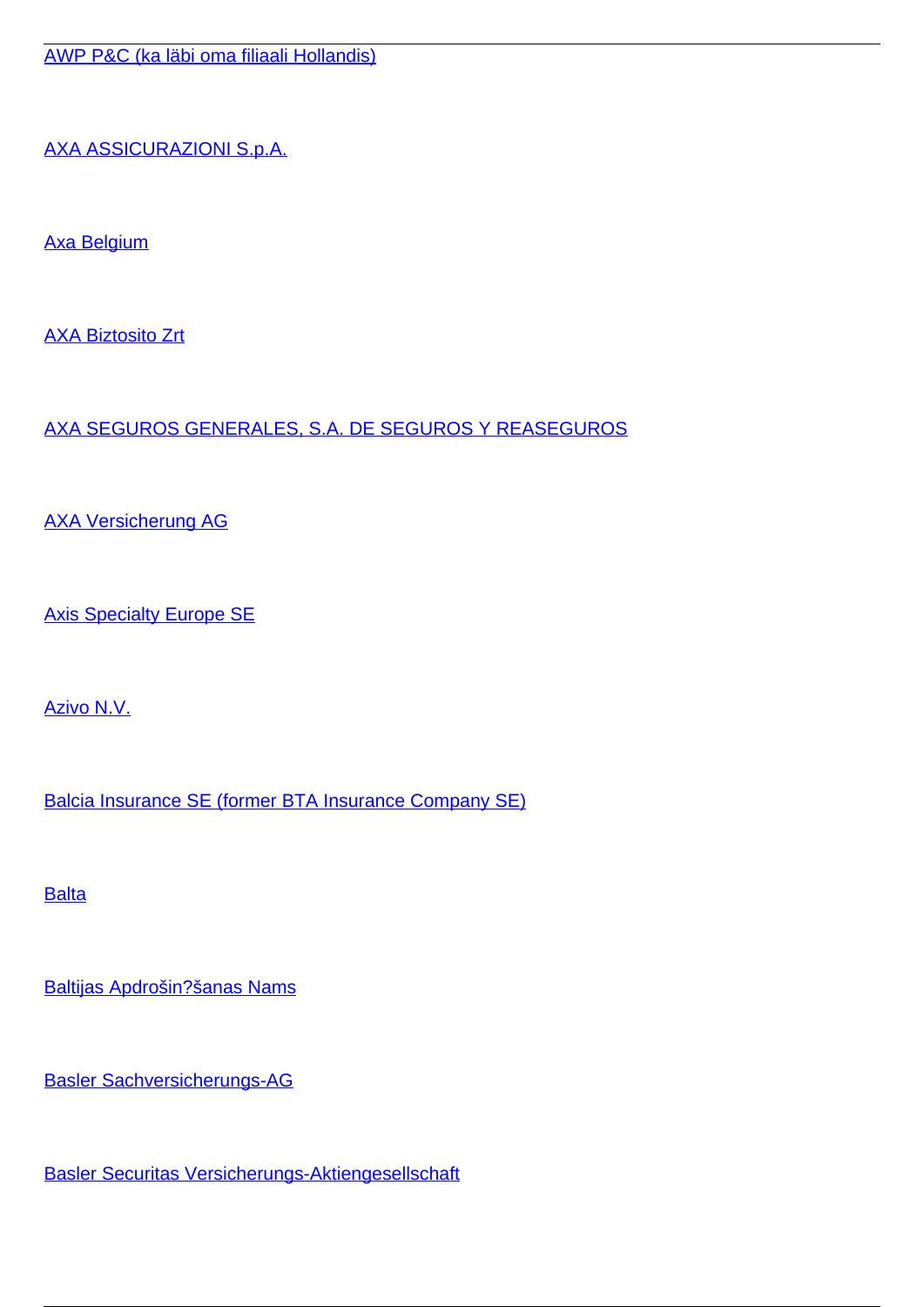[Bavaria Insurance Company Limited](/en/insurance/insurance-companies/insurance-0/providers-cross-border-non-life-insurance-services/bavaria-insurance-company-limited)

[BAWAG-Versicherung AG](/en/insurance/insurance-companies/insurance-0/providers-cross-border-non-life-insurance-services/bawag-versicherung-ag)

[Bayerische Landesbrandversicherung Aktiengesellschaft](/en/insurance/insurance-companies/insurance-0/providers-cross-border-non-life-insurance-services/bayerische-landesbrandversicherung-aktiengesellschaft)

[Bayerische Versicherungsbank AG](/en/insurance/insurance-companies/insurance-0/providers-cross-border-non-life-insurance-services/bayerische-versicherungsbank-ag)

[Bayerischer Versicherungsverband Versicherungsaktiengesellschaft](/en/insurance/insurance-companies/insurance-0/providers-cross-border-non-life-insurance-services/bayerischer-versicherungsverband-versicherungsaktiengesellschaft)

[BD24 Berlin Direkt Versicherung AG](/en/insurance/insurance-companies/insurance-0/providers-cross-border-non-life-insurance-services/bd24-berlin-direkt-versicherung-ag)

**[Beazley Insurance Designated Activity Company](/en/insurance/insurance-companies/insurance-0/providers-cross-border-non-life-insurance-services/beazley-insurance-designated-activity-company)** 

[BMS International Insurance dac](/en/insurance/insurance-companies/insurance-0/providers-cross-border-non-life-insurance-services/bms-international-insurance-dac)

[BULSTRAD LIFE VIENNA INSURANCE GROUP JSC](/en/insurance/insurance-companies/insurance-0/providers-cross-border-non-life-insurance-services/bulstrad-life-vienna-insurance-group-jsc)

[Caisse de Réassurance Mutuelle Agricole du Centre Manche](/en/insurance/insurance-companies/insurance-0/providers-cross-border-non-life-insurance-services/caisse-de-reassurance-mutuelle-agricole-du-centre-manche)

[CAISSE REGIONALE D'ASSURANCES MUTUELLES AGRICOLES DE RHONE ALPES](/en/insurance/insurance-companies/insurance-0/providers-cross-border-non-life-insurance-services/caisse-regionale-dassurances-mutuelles-agricoles-de-rhone-alpes-auvergne) [AUVERGNE](/en/insurance/insurance-companies/insurance-0/providers-cross-border-non-life-insurance-services/caisse-regionale-dassurances-mutuelles-agricoles-de-rhone-alpes-auvergne)

[Canterbury Insurance dac](/en/insurance/insurance-companies/insurance-0/providers-cross-border-non-life-insurance-services/canterbury-insurance-dac)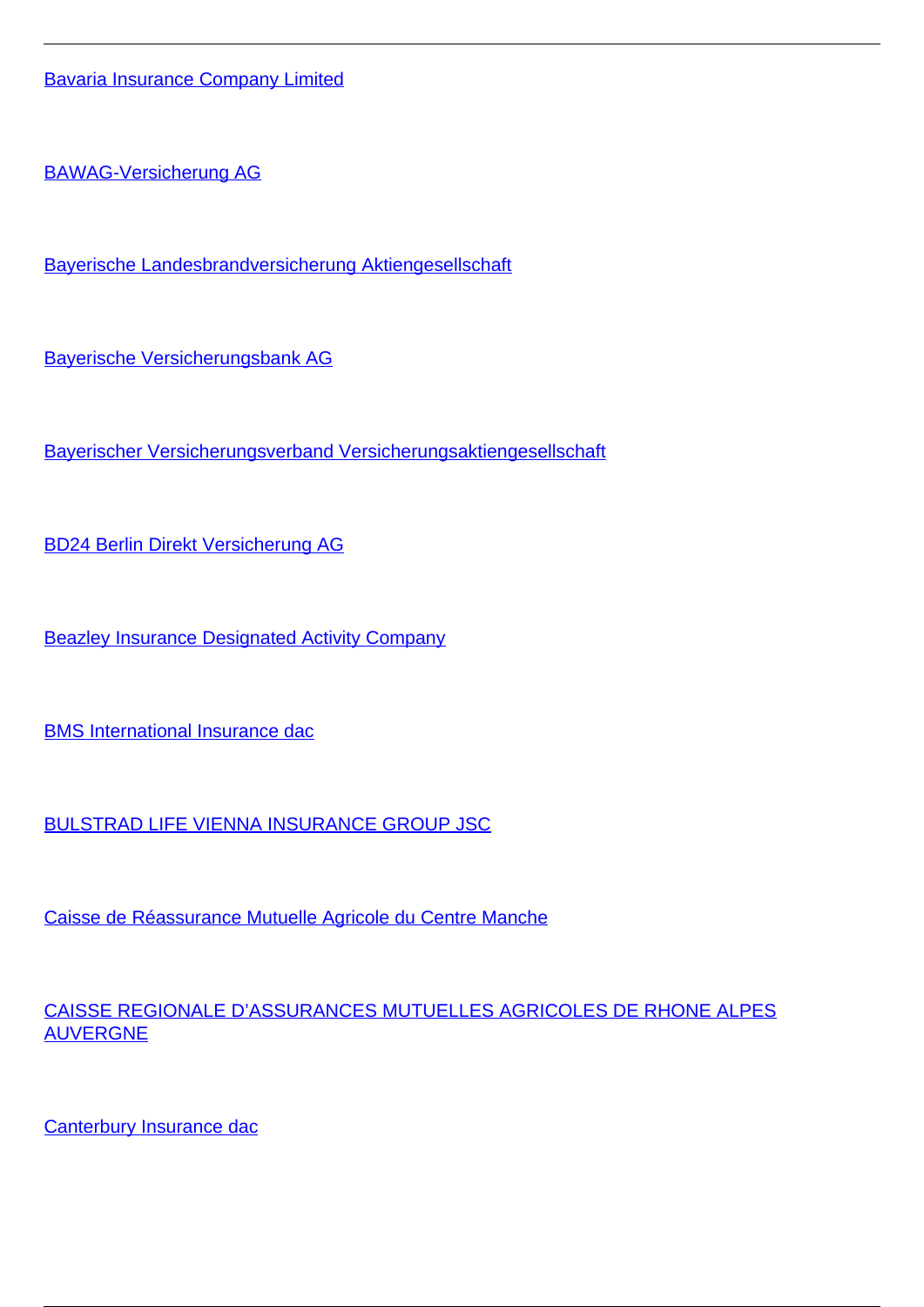[Carraig Insurance dac](/en/insurance/insurance-companies/insurance-0/providers-cross-border-non-life-insurance-services/carraig-insurance-dac)

[CartPrint Insurance AG](/en/insurance/insurance-companies/insurance-0/providers-cross-border-non-life-insurance-services/cartprint-insurance-ag)

[CBL Insurance Europe dac](/en/insurance/insurance-companies/insurance-0/providers-cross-border-non-life-insurance-services/cbl-insurance-europe-dac)

[CERTASIG - SOCIETATE DE ASIGURARE SI REASIGURARE S.A.](/en/insurance/insurance-companies/insurance-0/providers-cross-border-non-life-insurance-services/certasig-societate-de-asigurare-si-reasigurare-sa)

[Ceská pojištóvna a.s.](/en/insurance/insurance-companies/insurance-0/providers-cross-border-non-life-insurance-services/ceska-pojistovna)

[Chaucer Insurance Company Designated Activity Company](/en/insurance/insurance-companies/insurance-0/providers-cross-border-non-life-insurance-services/chaucer-insurance-company-designated-activity-company)

[Chopin Forsikring A/S](/en/insurance/insurance-companies/insurance-0/providers-cross-border-non-life-insurance-services/chopin-forsikring)

[Chubb European Group SE](/en/insurance/insurance-companies/insurance-0/providers-cross-border-non-life-insurance-services/chubb-european-group-se)

[Cigna Europe Insurance Company S.A.](/en/insurance/insurance-companies/insurance-0/providers-cross-border-non-life-insurance-services/cigna-europe-insurance-company-sa) 

[CNA Insurance Company \(Europe\) S.A.](/en/insurance/insurance-companies/insurance-0/providers-cross-border-non-life-insurance-services/cna-insurance-company-europe-sa)

[Coface PKZ zavarovalnica d.d.](/en/insurance/insurance-companies/insurance-0/providers-cross-border-non-life-insurance-services/coface-pkz-zavarovalnica-dd)

[Coface SA \(branch in Germany\)](/en/insurance/insurance-companies/insurance-0/providers-cross-border-non-life-insurance-services/coface-sa-branch-germany)